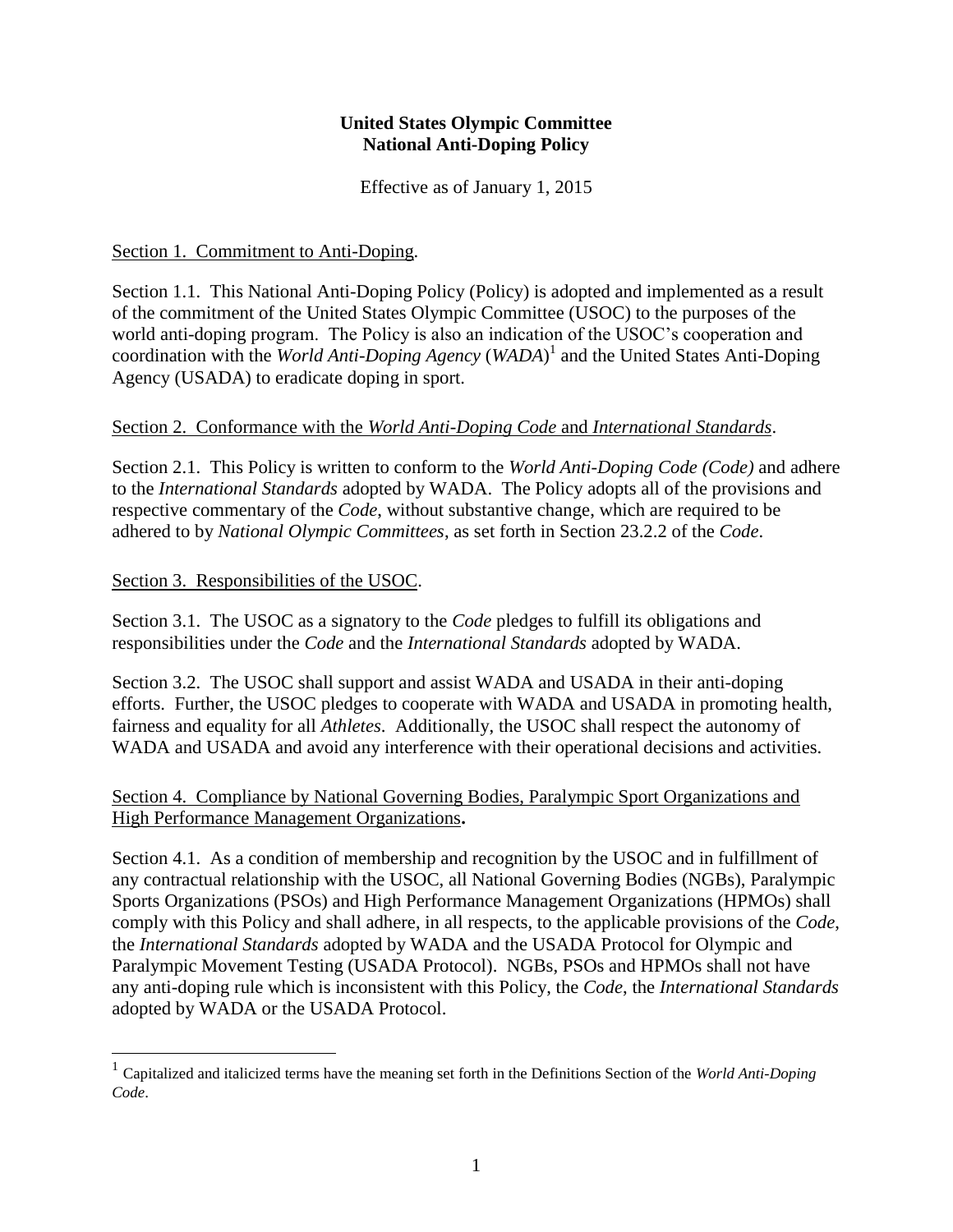Section 4.2. NGB, PSO and HPMO compliance with this Policy, the *Code*, *International Standards* adopted by WADA and the USADA Protocol shall be a condition of USOC funding.

Section 4.3. NGBs, PSOs and HPMOs shall support and assist the USOC, WADA, the International Olympic Committee (IOC), the International Paralympic Committee (IPC), the Pan American Sport Organization (PASO), their respective International Federation (IF) and USADA in eradicating doping in sport.

Section 4.4. NGBs, PSOs and HPMOs pledge to cooperate with WADA and USADA in promoting health, fairness and equality for all Athletes. Additionally, NGBs, PSOs and HPMOs shall respect the autonomy of WADA and USADA and avoid any interference with their operational decisions and activities.

Section 4.5. NGBs, PSOs and HPMOs shall support and assist WADA, USADA and any other *Anti-Doping Organization* with authority to conduct an investigation in their anti-doping efforts and cooperate with them in investigations into potential anti-doping rule violations. Further, NGBs, PSOs and HPMOs shall report information supporting and relating to an anti-doping rule violation to USADA and their respective IF.

Section 4.6. NGBs, PSOs and HPMOs shall assist USADA in ensuring that *Athletes* competing in the NGB's, PSO's and HPMO's sport are entered into the *Registered Testing Pool* (*RTP*), when appropriate.

Section 4.7. At least six months prior to the commencement of the Olympic or Paralympic Games, as appropriate, NGBs, PSOs and HPMOs shall provide USADA with a list of all *Athletes* in their sport they reasonably anticipate may be selected to represent the U.S. in the Olympic or Paralympic Games.

Section 4.8. NGBs, PSOs and HPMOs shall encourage *Athletes* competing in their sport and included in the *RTP* to provide to USADA timely and accurate whereabouts information and to make themselves available for *Sample* collection.

Section 4.9. NGBs, PSOs and HPMOs shall designate a dedicated contact person who will act as a liaison between USADA and the NGB, PSO and HPMO.

Section 4.10. NGBs, PSOs and HPMOs shall assist the USOC, WADA, USADA, and their respective IF in promoting and coordinating anti-doping education and practices.

#### Section 5. International Federation Rules.

Section 5.1. The requirements and consequences set forth in this Policy shall be in addition to those obligations imposed by the various IFs and shall not relieve any *Athlete*, *Athlete Support Personnel*, or any other *Person* of the consequence of failing to comply with the anti-doping rules of his or her IF.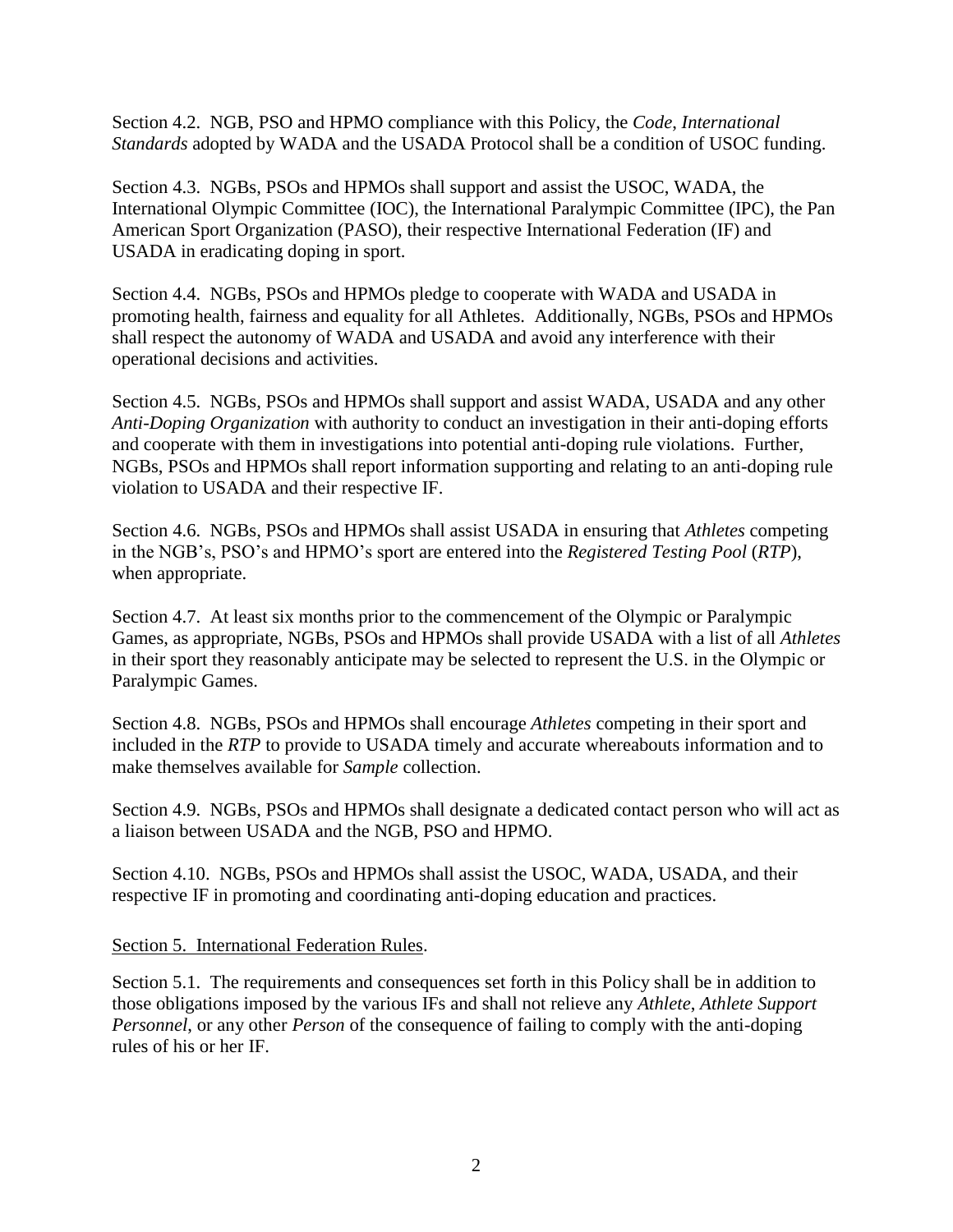Section 6. *Disqualification*, *Ineligibility* and Loss of USOC, National Governing Body, Paralympic Sport Organization and High Performance Management Organization Opportunities and Benefits.

Section 6.1. As provided in the *Code*, the term *Disqualification* means that the *Athlete's* results in a particular *Competition* or *Event* are invalidated, with all resulting *Consequences* including forfeiture of any medals, points and prizes. *Ineligibility* means that the *Athlete, Athlete Support Personnel* or any other *Person* is barred on account of an anti-doping rule violation for a specified period of time from participating in any *Competition* or activity or from receiving some or all sport-related financial support or other sport-related benefit as provided in Article 10.12 of the *Code*. The term *Provisional Suspension* means that the *Athlete*, *Athlete Support Personnel* or any other *Person* is barred temporarily from participating in any *Competition* prior to the final decision at a hearing conducted under Article 8 of the *Code*. The applicable USOC rule on loss of financial support or other sport-related benefits as a result of Disqualification, Ineligibility or Provisional Suspension is set forth in Attachment A and is incorporated herein by reference.

# Section 7. *Athlete Support Personnel* Use of *Prohibited Substances* or *Prohibited Methods*.

Section 7.1. *Athlete Support Personnel* found using *Prohibited Substances* or *Prohibited Methods* without valid justification will be prohibited by the USOC from providing support to *Athletes*.

# Section 8. Requirements Pertaining to *Athlete* Testing.

Section 8.1. USADA, with the assistance of NGBs, PSOs and HPMOs, and input from IFs, shall identify which *Athletes* shall be enrolled in the *RTP*. The *RTP* shall include, at a minimum, top tier, high-priority *Athletes*.

Section 8.2. *Athletes* included in the *RTP* are required to provide whereabouts information and make themselves available for *Sample* collection in compliance with the *Code*. Further, *Athletes* who are not members of an NGB, PSO or HPMO and who are entered to participate in the Olympic, Paralympic, Pan American, ParaPan American or Youth Olympic Games, shall, as a condition of participation in the respective *Event*, provide whereabouts information as required by the *International Standard for Testing and Investigations* adopted by *WADA* as soon as the *Athlete* is identified on the long list or subsequent entry document. Additionally, such *Athletes*  shall make themselves available for *Sample* collection consistent with the conditions for eligibility established by the IOC, IPC, PASO or their respective IF, as applicable.

Section 8.3. USADA shall, prior to the lead-up to an Olympic, Paralympic, Pan American, ParaPan American or Youth Olympic Games, review those *Athletes* in the *RTP* and change or increase the number as appropriate.

Section 8.4. *Testing* of *Athletes* shall be conducted by USADA as it considers appropriate to fulfill its responsibilities under the *Code* and the *International Standards for Testing and Investigations* adopted by WADA and under its agreement with the USOC to ensure, as far as possible, that *Athletes* are training and competing clean.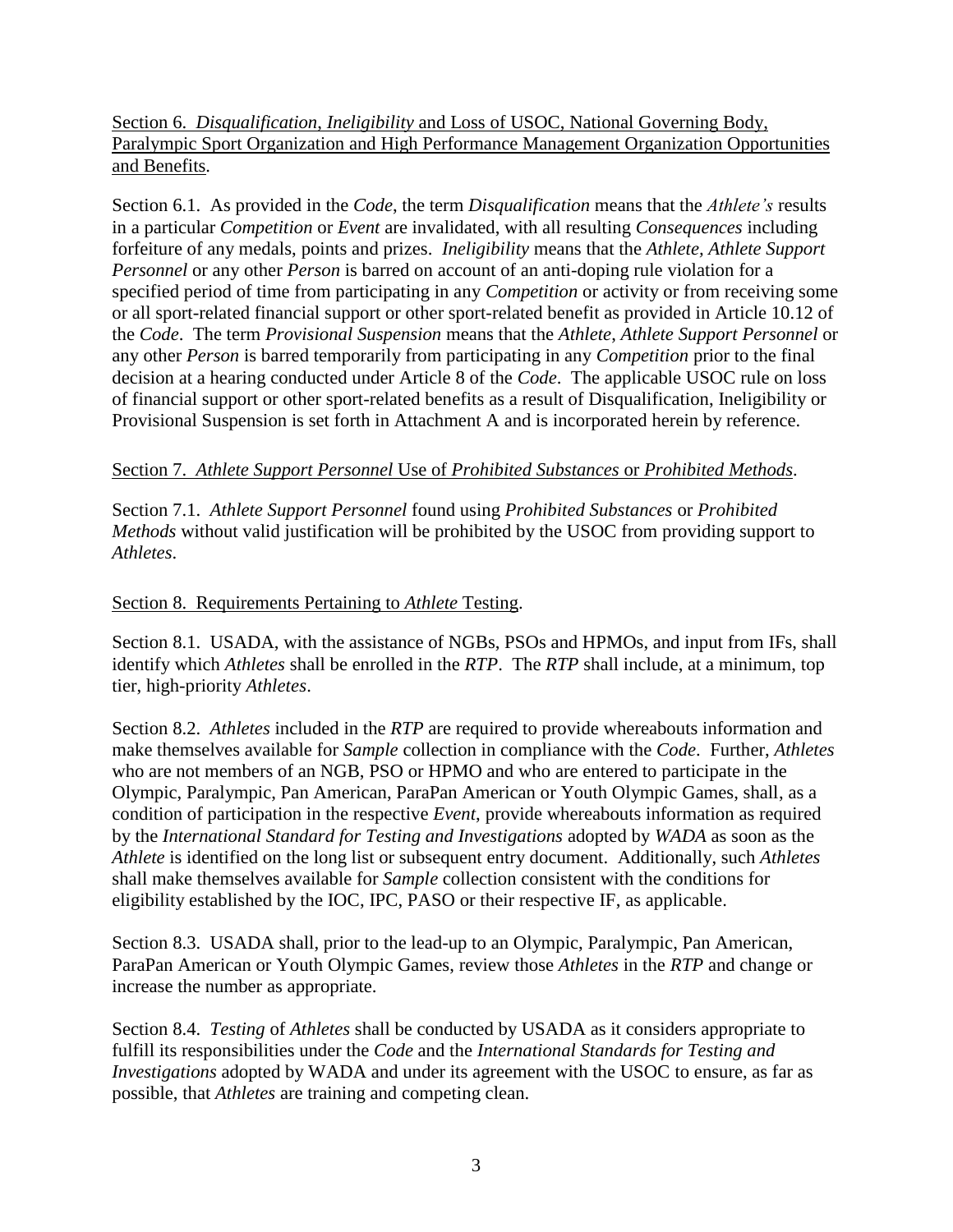Section 9. Protection of Personal Information.

Section 9.1. Personal Information provided by *Athletes* to NGBs, PSOs, HPMOs and USADA shall be handled and kept confidential in compliance with the *International Standard for Protection of Privacy and Personal Information* adopted by WADA.

## Section 10. Retirement and Return to Active Participation in Sport.

Section 10.1. An *International-* or *National-Level Athlete* who is in the *RTP* and retires, and then subsequently wishes to return to active participation in sport, shall not compete in *International* or *National Events* until the *Athlete* has made himself or herself available for *Testing* by giving six months prior written notice to his or her International Federation and USADA.

Section 10.2. Pursuant to Article 5.7.1 of the *Code* an *Athlete* seeking an exemption from the six-month written notice rule must apply to WADA. An *Athlete* seeking an exemption must follow all policies, rules, and procedures established by WADA. Exemptions to the six-month requirement will only be granted where the strict application of the rule would be manifestly unfair to the *Athlete*. Only *WADA* can grant exemptions. The USOC may not grant such exemptions.

## Section 11. Right to a Hearing.

Section 11.1. No *Athlete*, *Athlete Support Personnel* or any other *Person* shall (i) have his or her results disqualified, (ii) be declared ineligible for an anti-doping rule violation or (iii) have a *Provisional Suspension* imposed, without first being afforded an opportunity for a hearing pursuant to the USADA Protocol or pursuant to a hearing process as set forth in Article 8 of the *Code*.

## Section 12. Public Disclosure.

Section 12.1. No later than 20 days (i) after the assertion of an anti-doping rule violation has not been timely challenged, (ii) after a hearing has been waived, (iii) after an appeal has been waived or (iv) after a final appellate decision has been determined, USADA shall publicly report the disposition of the anti-doping rule violation in accordance with Article 14.3 of the *Code*.

## Section 13. Mandatory Education.

Section 13.1. The USOC has determined that compliance with the *Code*, the *International Standards* adopted by WADA and other applicable anti-doping rules is most likely to be achieved if *Athletes* and certain *Athlete Support Personnel* participate in specially formulated educational programs to facilitate their understanding of the applicable anti-doping rules and of their responsibilities under those rules. Such educational programs should focus on prevention, include the harm to one's health associated with doping and encourage clean sport.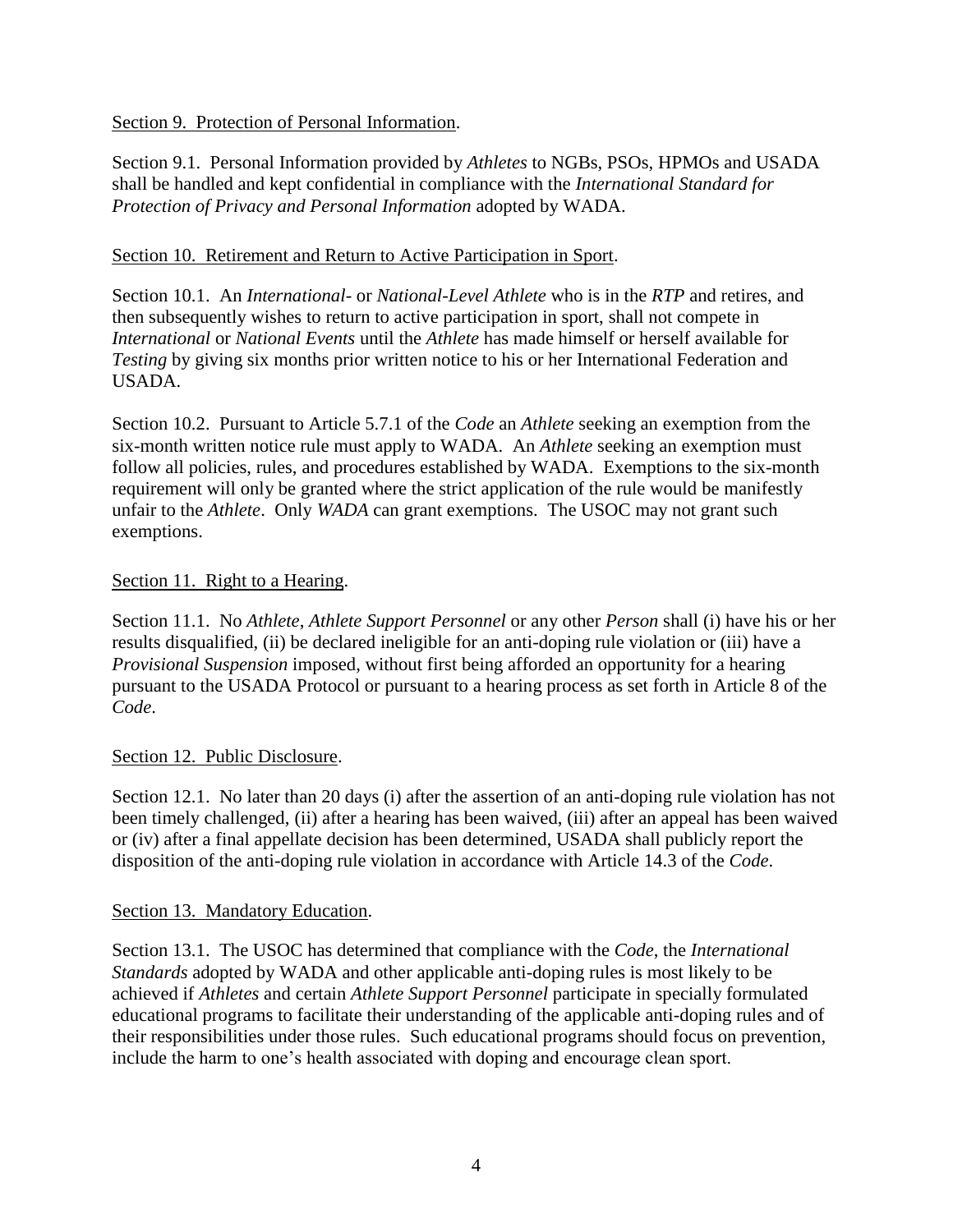Section 13.2. An *Athlete* designated for inclusion in the USADA RTP is required within the timeframe established by USADA, and on an annual basis thereafter, to complete a USADA online education program designed specifically for athletes (USADA Athlete Education Module).

Section 13.3. An *Athlete*, who is a resident of an Olympic Training Center, is required within the timeframe established by the USOC, and on an annual basis thereafter, to complete a USADA online education program designed specifically for athletes (USADA Athlete Education Module).

Section 13.4. An *Athlete* who is a credentialed member of the Olympic, Paralympic, Pan American, ParaPan American or Youth Olympic Games team is required to complete, prior to participation in those Games, a USADA online education program specifically designed for athletes (USADA Athlete Education Module).

Section 13.5. A coach who is a credentialed member of the Olympic, Paralympic, Pan American, ParaPan American or Youth Olympic Games delegation is required to complete, prior to participation in those Games, a USADA online education program designed specifically for coaches (USADA Coach Education Module).

Section 13.6. All medical personnel (including, but not limited to doctors, nurses, medical technicians, paramedical persons, massage therapists and trainers) who are credentialed members of the Olympic, Paralympic, Pan American, ParaPan American or Youth Olympic Games delegation are required to complete, prior to participation in those Games, a USADA online education program specifically designed for medical personnel (USADA Medical Education Module).

## Section 14. Agreement by *Athletes* and *Athlete Support Personnel* to be Bound by the USOC National Anti-Doping Policy and the USADA Protocol.

Section 14.1. The *Code* requires that each *Signatory* establish rules and procedures to ensure that all *Athletes*, *Athlete Support Personnel* and other *Persons* under the authority of the *Signatory* and its member organizations are informed of, and agree to be bound by, anti-doping rules in force of the relevant anti-doping organizations. To implement this requirement, each NGB/PSO/HPMO shall be responsible for informing *Athletes*, *Athlete Support Personnel* and other *Persons* in its sport of this USOC National Anti-Doping Policy and of the USADA Protocol.

Section 14.2. All *Athletes*, *Athlete Support Personnel* and other *Persons*, by virtue of their membership in an NGB, PSO or HPMO, participation in the Olympic, Paralympic, Pan American, ParaPan American or Youth Olympic Games, participation in an *Event* or *Competition* organized or sanctioned by an NGB, PSO or HPMO, participation on a national team, utilization of a USOC Training Center, receipt of benefits from the USOC, an NGB, PSO or HPMO, inclusion in the *RTP*, or otherwise subject to the *Code* agree to be bound by this Policy and by the USADA Protocol.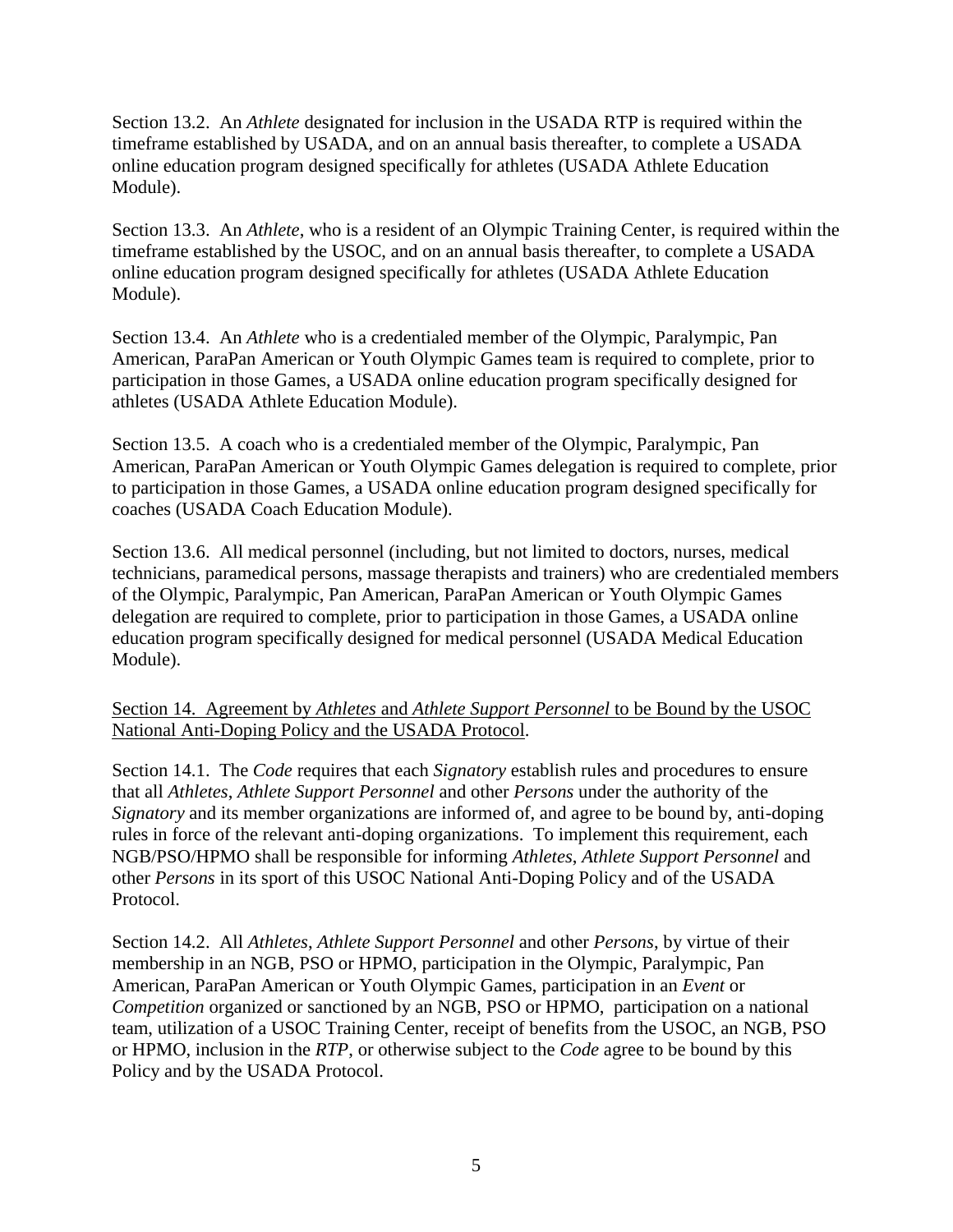Section 15. USADA Responsibility.

Section 15.1. USADA shall be responsible for implementing those provisions of this Policy that apply to it.

Section 16. Review.

Section 16.1. The USOC will review implementation of this Policy on an annual basis.

## Section 17. Effective Date.

Section 17.1. This Policy, adopted by the USOC Board of Directors on December 15, 2014, shall go into effect on January 1, 2015. This Policy shall not apply retroactively to matters pending before January 1, 2015, except as provided in Article 25 of the *Code*. The previous Policy, adopted on October 12, 2008, shall remain in effect until December 31, 2014.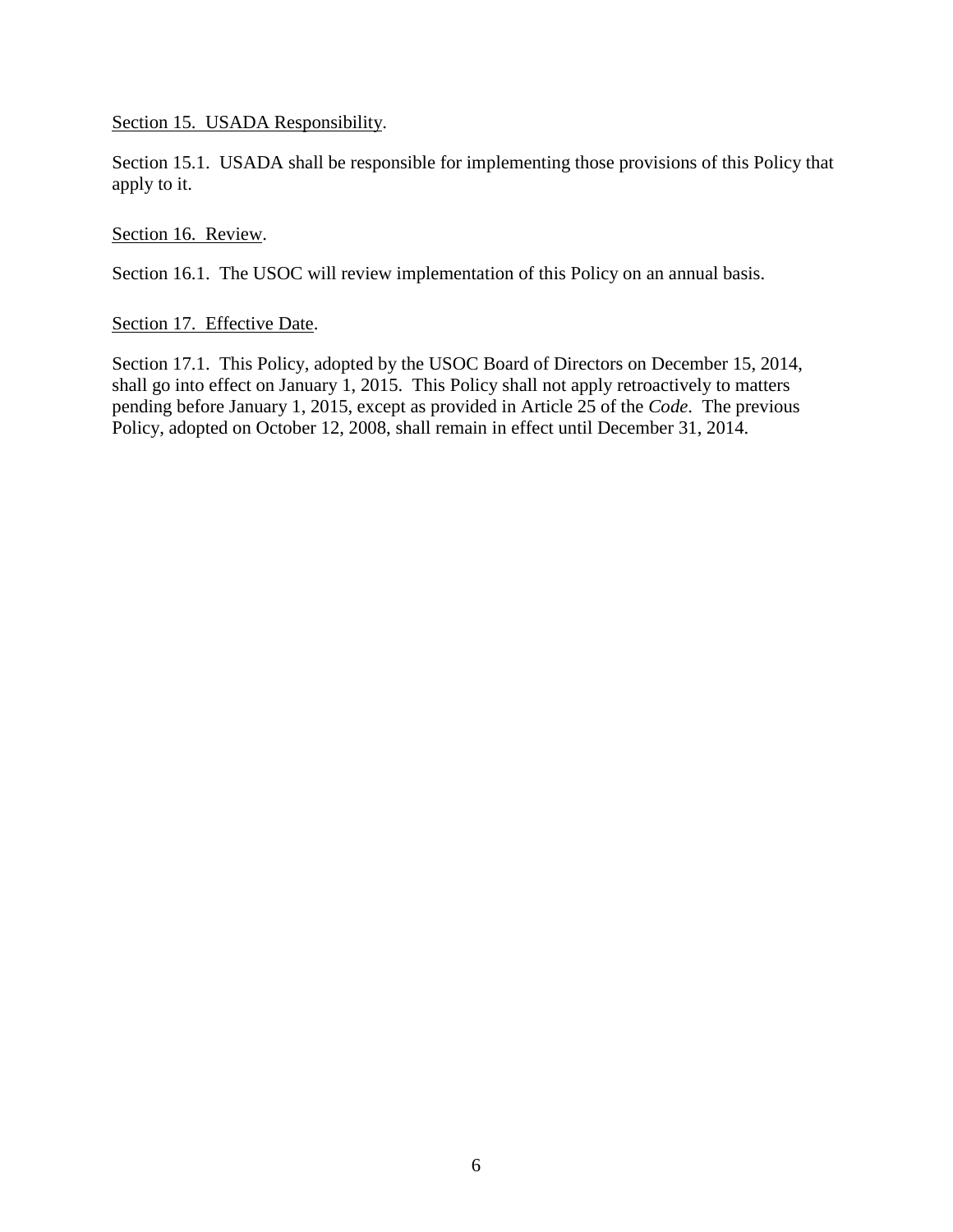## **ATTACHMENT A TO USOC NATIONAL ANTI-DOPING POLICY LOSS OF BENEFITS**

#### Section 1. Introduction.

This Attachment outlines further consequences for anti-doping rule violations. Section 2 sets forth the USOC benefits and the consequences that result when a final determination of an anti-doping rule violation has been found to have been committed by an athlete.

Section 3 sets out situations where athlete support payments may be suspended prior to a final determination of an anti-doping rule violation. An acceptance or imposition of a *Provisional Suspension* shall not be a final determination of an anti-doping rule violation, and no loss of USOC benefits will occur during a period of *Provisional Suspension,* except as set forth in Section 3.

Should an individual other than an athlete have been found to have committed an antidoping rule violation, that individual shall be treated in a manner consistent with the consequences set forth for an athlete.

Section 4 provides that National Governing Bodies (NGBs), Paralympic Sports Organizations (PSOs) and High Performance Management Organizations (HPMOs) must engage in the same or similar suspensions of benefits and services as the USOC.

| <b>USOC</b> Benefit                         | <b>Consequence</b>                                                                                                                                                                                                                                                                    |
|---------------------------------------------|---------------------------------------------------------------------------------------------------------------------------------------------------------------------------------------------------------------------------------------------------------------------------------------|
| Part 1. Athlete Support payment that is not | For all violations resulting in a period of                                                                                                                                                                                                                                           |
| based on a single competitive result        | ineligibility, loss of benefit for period of<br>ineligibility.                                                                                                                                                                                                                        |
|                                             | Where an Athlete Support payment is made<br>after the occurrence of the anti-doping<br>violation, but prior to a final determination of<br>the anti-doping rule violation, an athlete will<br>have a repayment obligation to the USOC equal<br>to the amount of the benefit received. |
|                                             | After the conclusion of the ineligibility, the<br>athlete will have to re-qualify for the Athlete<br>Support program.                                                                                                                                                                 |

Section 2. Loss of USOC Benefits after a Final Determination of an Anti-Doping Rule Violation.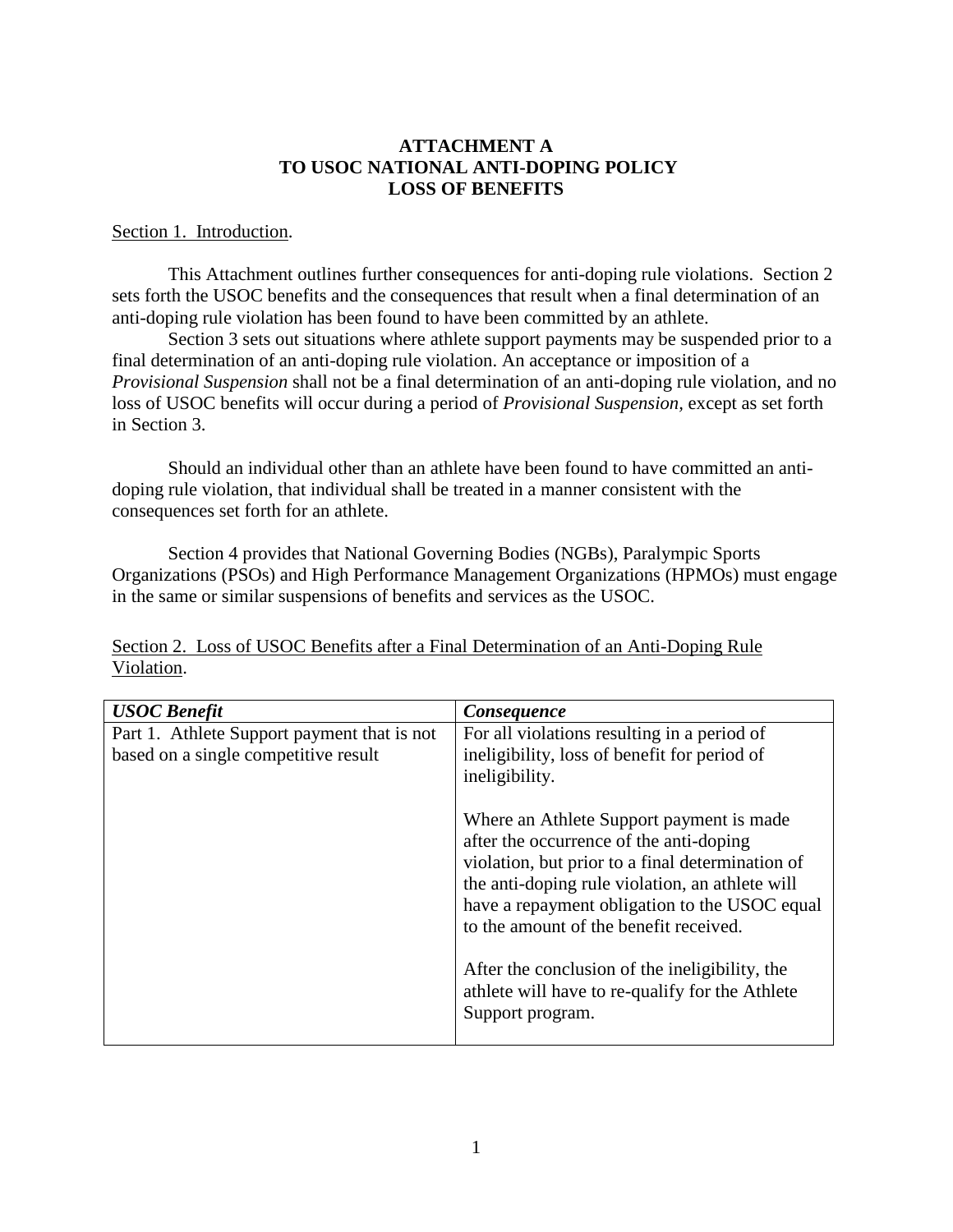| <b>USOC</b> Benefit                                                                                  | Consequence                                                                                                                                                                                                                                                                                     |
|------------------------------------------------------------------------------------------------------|-------------------------------------------------------------------------------------------------------------------------------------------------------------------------------------------------------------------------------------------------------------------------------------------------|
| Part 2. Athlete Support payment that is<br>based on a single competitive result (such as<br>Op Gold) | If an athlete loses a competitive result as a<br>result of an anti-doping rule violation that was<br>the basis for the Athlete Support, the athlete<br>will lose the Athlete Support.                                                                                                           |
|                                                                                                      | Where an Athlete Support payment is made<br>after the occurrence of the anti-doping<br>violation, but prior to a final determination of<br>the anti-doping rule violation, an athlete will<br>have a repayment obligation to the USOC equal<br>to the amount of the benefit received.           |
| Part 3. Tuition Grant                                                                                | For all violations resulting in a period of<br>ineligibility, loss of benefit for period of<br>ineligibility. If an athlete loses a competitive<br>result as a result of an anti-doping rule violation<br>that was the basis for the Tuition Grant, the<br>athlete will lose the Tuition Grant. |
|                                                                                                      | Where a Tuition Grant payment is made after<br>the occurrence of the anti-doping violation, but<br>prior to a final determination of the anti-doping<br>rule violation, an athlete will have a repayment<br>obligation to the USOC equal to the amount of<br>the benefit received.              |
|                                                                                                      | Athletes cannot be considered for a Tuition<br>Grant during any period of ineligibility.                                                                                                                                                                                                        |
| Part 4. Use of Olympic Training Centers                                                              | For all violations resulting in a period of<br>ineligibility, loss of benefit for period of<br>ineligibility, except as provided below:                                                                                                                                                         |
|                                                                                                      | (i) An athlete may use Olympic Training<br>Centers for training purposes (including use<br>of dining and other privileges) during the<br>shorter of (a) the last two months of the<br>period of ineligibility, or (b) the last one-<br>quarter of the period of ineligibility.                  |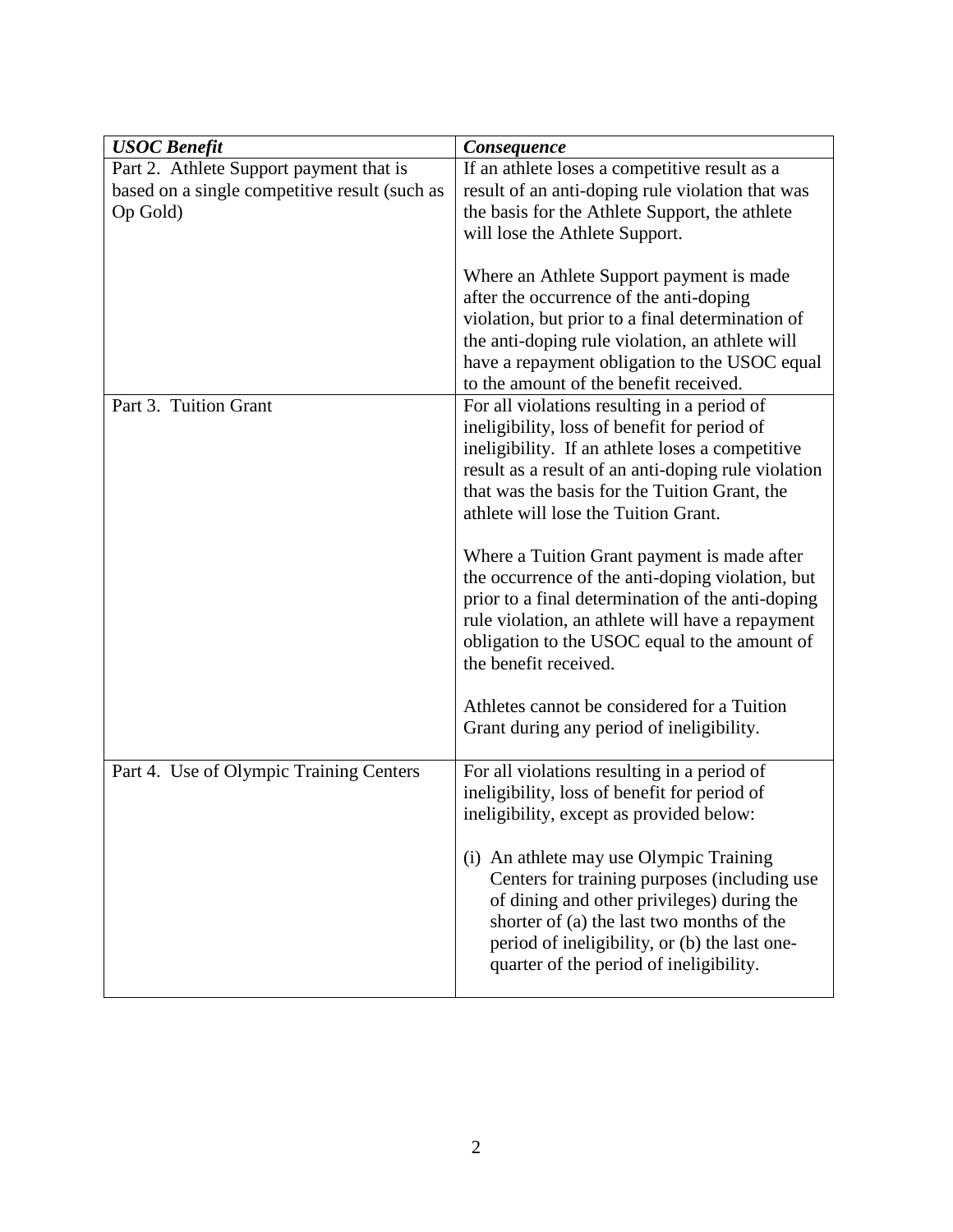| For all violations resulting in a period of                                                                                                                                                                                                                                                                                                                                                                                                                                                                                                                                                                                                                                                                                                                                                                                                                                                                                                                                                                                                                                                                                                                                           |
|---------------------------------------------------------------------------------------------------------------------------------------------------------------------------------------------------------------------------------------------------------------------------------------------------------------------------------------------------------------------------------------------------------------------------------------------------------------------------------------------------------------------------------------------------------------------------------------------------------------------------------------------------------------------------------------------------------------------------------------------------------------------------------------------------------------------------------------------------------------------------------------------------------------------------------------------------------------------------------------------------------------------------------------------------------------------------------------------------------------------------------------------------------------------------------------|
| ineligibility, loss of benefit for the period of                                                                                                                                                                                                                                                                                                                                                                                                                                                                                                                                                                                                                                                                                                                                                                                                                                                                                                                                                                                                                                                                                                                                      |
| ineligibility, except as provided below:                                                                                                                                                                                                                                                                                                                                                                                                                                                                                                                                                                                                                                                                                                                                                                                                                                                                                                                                                                                                                                                                                                                                              |
| (i) An athlete who is residing at an Olympic<br>Training Center at the time of<br>commencement of the athlete's period of<br>ineligibility will be allowed to continue to<br>reside at the Olympic Training Center (with<br>use limited only to dining and other<br>privileges associated with residence),<br>provided the period of ineligibility is for<br>three months or less. However, even though<br>residing at the Olympic Training Center,<br>the athlete may not return to training, nor<br>use any facilities or services associated with<br>training, until the athlete meets the criteria<br>established in Part 4 above.<br>(ii) An athlete not residing at the Olympic<br>Training Center at the time of<br>commencement of the athlete's period of<br>ineligibility may take up residence at the<br>Olympic Training Center during the shorter<br>of (a) the last two months of the period of<br>ineligibility, or (b) the last one-quarter of<br>the period of ineligibility.<br>Use of recreational drugs not included in the<br>prohibited list, other conduct issues, and<br>resulting penalties, will be handled through the<br>applicable USOC Code of Conduct. |
|                                                                                                                                                                                                                                                                                                                                                                                                                                                                                                                                                                                                                                                                                                                                                                                                                                                                                                                                                                                                                                                                                                                                                                                       |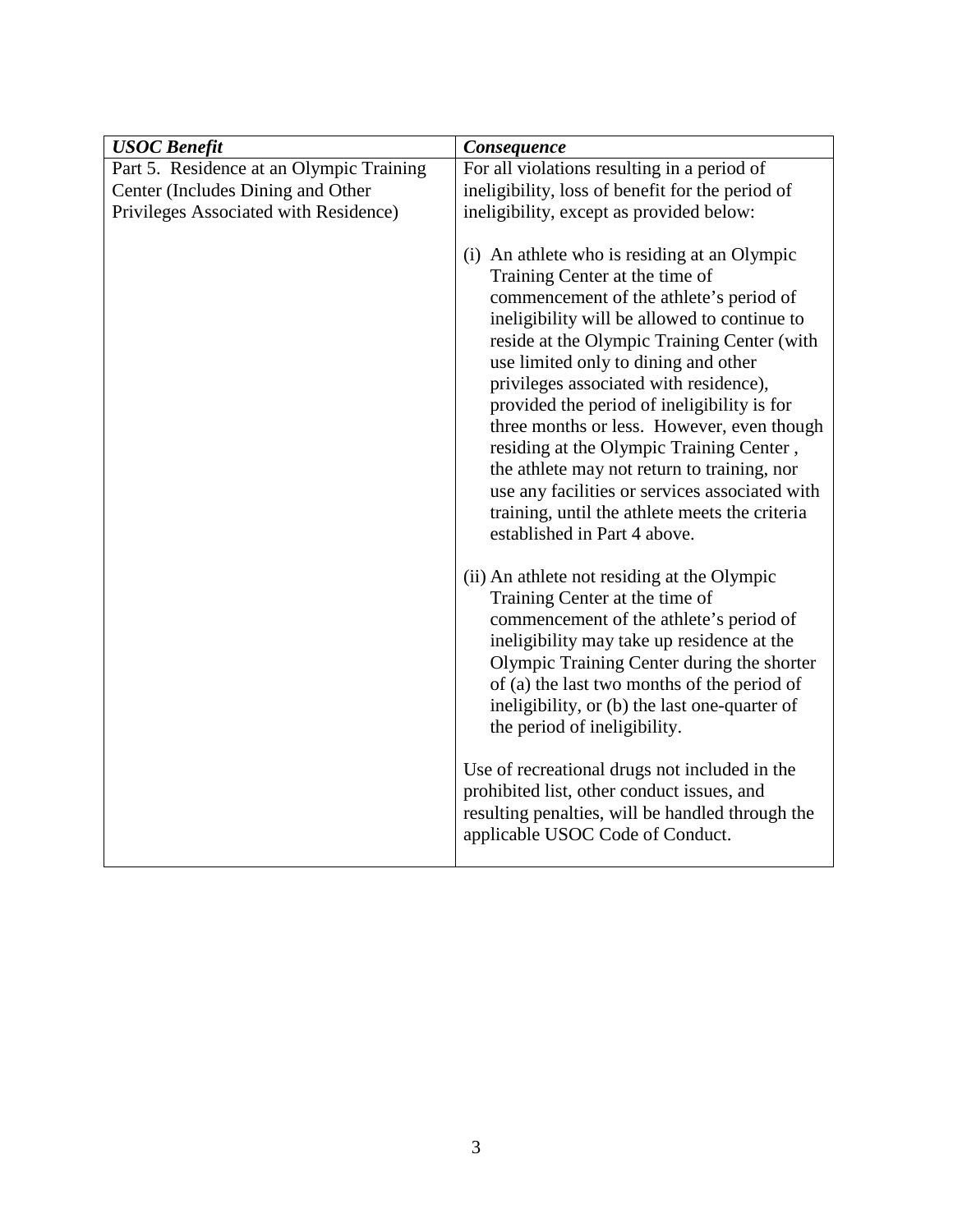| <b>USOC</b> Benefit                     | Consequence                                                                                             |
|-----------------------------------------|---------------------------------------------------------------------------------------------------------|
| Part 6. Other USOC Services to include, | For all violations where the applicable period of                                                       |
| but not be limited to:                  | ineligibility is three months or less, no loss of                                                       |
|                                         | benefit. For all other violations, loss of benefit                                                      |
| <b>Alumni Relation Programs</b>         | for period of ineligibility.                                                                            |
| <b>Athlete Marketing Programs</b>       |                                                                                                         |
| <b>Athlete Ambassador Programs</b>      | Where an athlete participates in programs                                                               |
| <b>Athlete Service Centers</b>          | provided by an employer or sponsor, the benefit                                                         |
| <b>Career Assistance Programs</b>       | will also be dependent on actions taken by the                                                          |
| Media Services                          | employer or sponsor.                                                                                    |
| USOC Workshops, Conferences and         |                                                                                                         |
| <b>Summits</b>                          |                                                                                                         |
| <b>Personal Development Programs</b>    |                                                                                                         |
| Sports Medicine and Performance         |                                                                                                         |
| Services                                |                                                                                                         |
| <b>Sports Coaching and Education</b>    |                                                                                                         |
| Programs                                |                                                                                                         |
|                                         |                                                                                                         |
| Part 7. USOC Teams/Events:              | For all violations, loss of benefit or eligibility<br>for period of ineligibility.                      |
| <b>Olympic Games</b>                    |                                                                                                         |
| Paralympic Games                        | Eligibility may also be dependent on the rules                                                          |
| <b>Pan American Games</b>               | of the IOC, IPC, PASO or IF.                                                                            |
| ParaPan American Games                  |                                                                                                         |
| Youth Olympic Games, Games Trials,      |                                                                                                         |
| and Qualifying Events                   |                                                                                                         |
| Other Multi-Sport and Similar Events    |                                                                                                         |
|                                         |                                                                                                         |
| Part 8. Elite Athlete Health Insurance  | For all violations where the applicable period of                                                       |
|                                         | ineligibility is three months or less, no loss of<br>benefit. For all other violations, loss of benefit |
|                                         | for period of ineligibility. However, an athlete                                                        |
|                                         | losing this benefit will be entitled to temporary                                                       |
|                                         | continuation of health insurance pursuant to the                                                        |
|                                         | USOC's Temporary Continuance Plan.                                                                      |
|                                         | After the conclusion of the ineligibility, the                                                          |
|                                         | athlete will have to re-qualify for Elite Athlete                                                       |
|                                         | Health Insurance.                                                                                       |
|                                         |                                                                                                         |